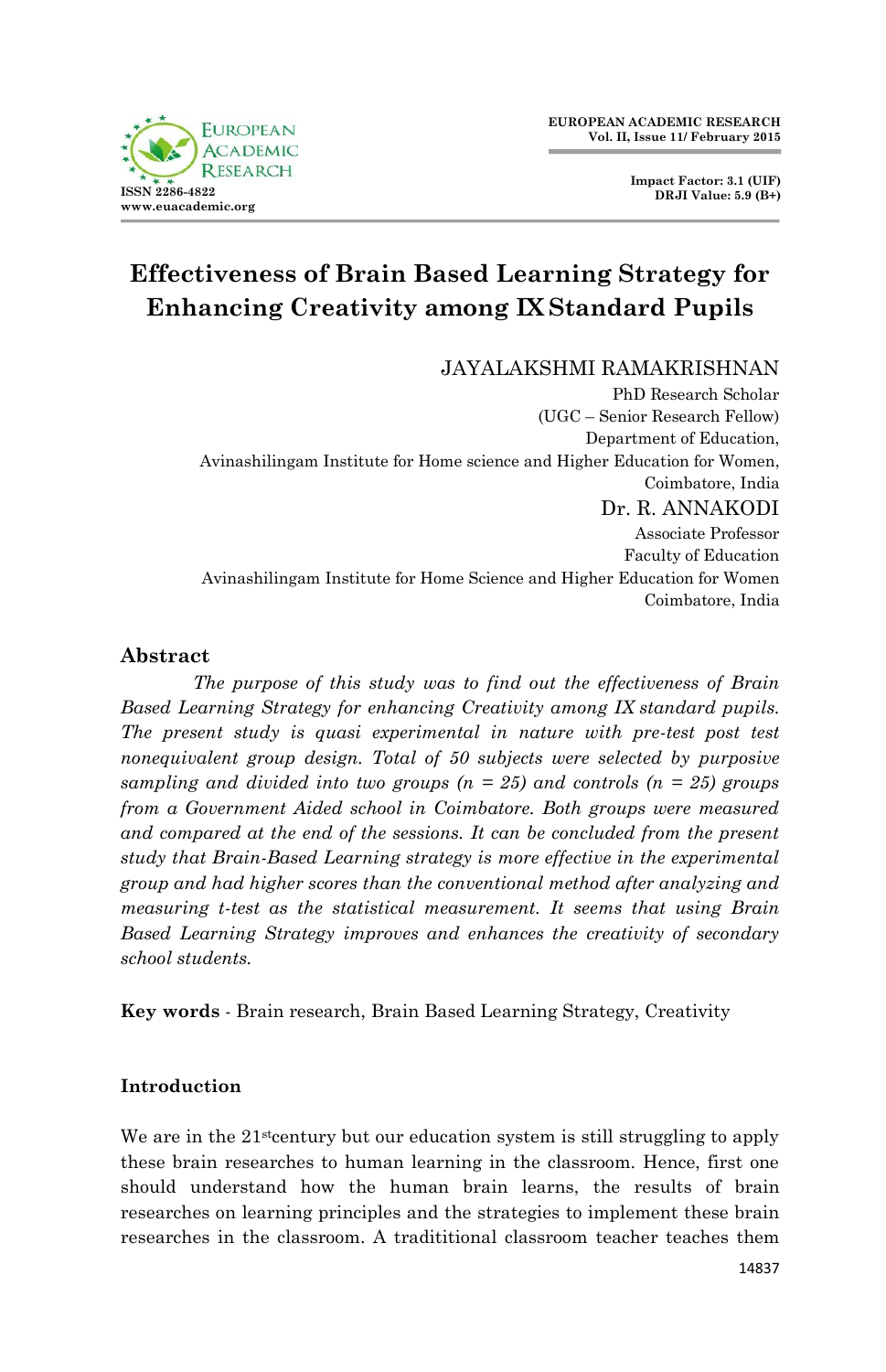without materials that could evoke interest in them. So constuctive and creative ensuring classroom is possible through Brain-Based Learning. When effective teaching strategies are used, students are being taught to their preferred learning styles, teachers are confident in their methods and abilities, and the overall school climate is improved **(Ramakrishnan and Annakodi, 2013)**. As **Aparna & Smita (2014)** have reported impressive results from utilizing Brain-Based Learning to foster student creativity. Brain-Based Learning has resulted from the educators and researchers applying the findings of brain-research to better teaching practises and fosters creativity.

## **Variables**

The variables of the present study are presented below:-

**Dependent Variable**: Creativity

**Independent Variable**: Brain Based Learning Strategy.

#### **Objectives of the Study**

The present study had the following objectives: The major objective of the present study is to find out the Effectiveness of Brain Based Learning Strategy for enhancing Creativity among IX standard pupils of Coimbatore. The sub objectives are:

- To study the effectiveness of Brain Based Learning Strategy for enhancing creativity among IX standard pupils.
- To study the level of 'Acquisition of Creativity' by applying Brain Based Learning Strategy among IX standard pupils with regard to gender.

## **Hypotheses:**

- There is no significant effect of Brain Based Learning Strategy for enhancing Creativity among IX standard pupils.
- There is no significant difference in the 'Acquisition level of Creativity' by applying Brain Based Learning Strategy among IX standard pupils with regard to gender.

## **Methodology**

The methodology adopted for the present study is quasi experimental in nature. Here, the investigator adopts pre-test post test nonequivalent group design.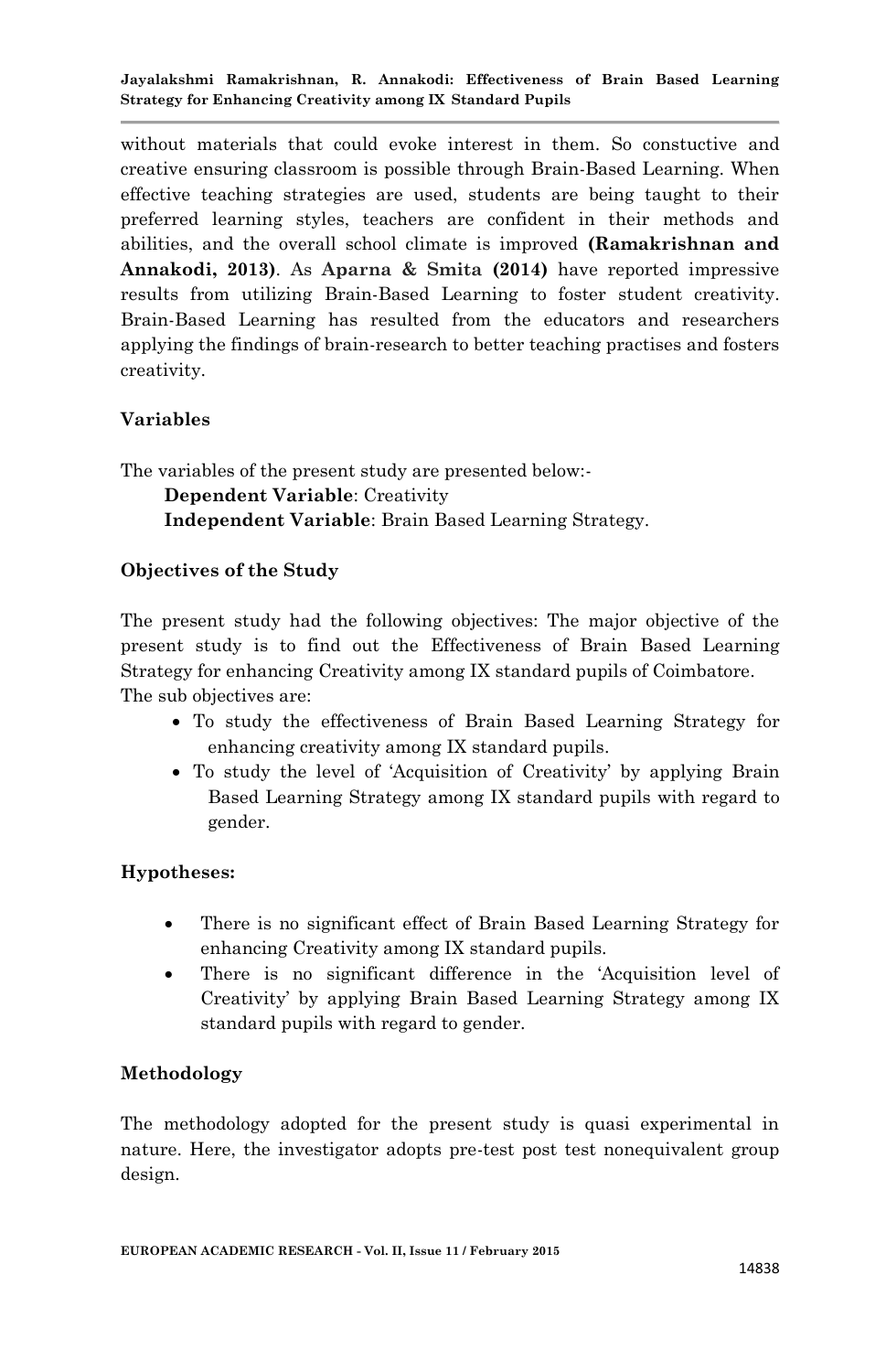#### **Sample**

The investigator used purposive sampling for selection of samples. The investigator selected two IX grade classes from a Government Aided School in Coimbatore. Of which, 25 pupils were set apart as experimental group and another 25 pupils were set apart as control group for the study. Prior to the introduction of the experiment, the investigator administered a test of Creativity and their mean scores were compared. By this the investigator got evidences of equivalence in Creativity. After the test, the investigator applied Brain Based Learning Strategy.

#### **Tool**

The following tool was used in the study: Test of Creativity (Preapared and standardised by the investigator).

#### **Results and Discussion**

The preliminary analysis of data collected by using Test of Creativity is as follows.

**TABLE 1 Preliminary Analysis of the Pre-test and Post test Scores on Test of creativity of the Experimental Group and control group**

| Groups       | $\operatorname{\mathbf{Test}}$ | N  | Mean  | Median | Mode | <b>SD</b> | <b>Skewness</b> | Kurtosis |
|--------------|--------------------------------|----|-------|--------|------|-----------|-----------------|----------|
| Experimental | Pre                            | 25 | 54.84 | 53     | 45   | 9.54      | 0.26            | $-1.18$  |
| group        | Post                           | 25 | 73.92 | 73     | 73   | 10.6      | $-0.09$         | $-0.58$  |
| Experimental | Pre                            | 25 | 51.68 | 52     | 43   | 9.12      | 0.12            | $-0.77$  |
| group        | Post                           | 25 | 55.84 | 55     | 62   | 8.16      | 0.03            | $-0.53$  |

Mean, median, mode of the distribution of the pre-test scores of the experimental group on Test of Creativity is 54.84, 53, and 45 respectively. The standard deviation of the distribution is 9.54. The skewness is 0.26 and kurtosis is -1.18. Mean, median, mode of the distribution of the post-test scores of the experimental group on Test of Creativity is 73.92, 73 and 73 respectively. The standard deviation of the distribution is 10.6. The skewness is -0.09 and kurtosis is -0.58. This shows that the distribution is almost normal.

Mean, median, mode of the distribution of the pre-test scores of the control group on Test of Creativity is 51.68, 52, and 43 respectively. The standard deviation of the distribution is 9.12. The skewness is 0.12 and kurtosis is -0.77. Mean, median, mode of the distribution of the post-test scores of the control group on Test of Creativity is 55.84, 55 and 62 respectively. The standard deviation of the distribution is 8.16. The skewness is 0.03 and kurtosis is -0.53. This shows that the distribution is almost normal.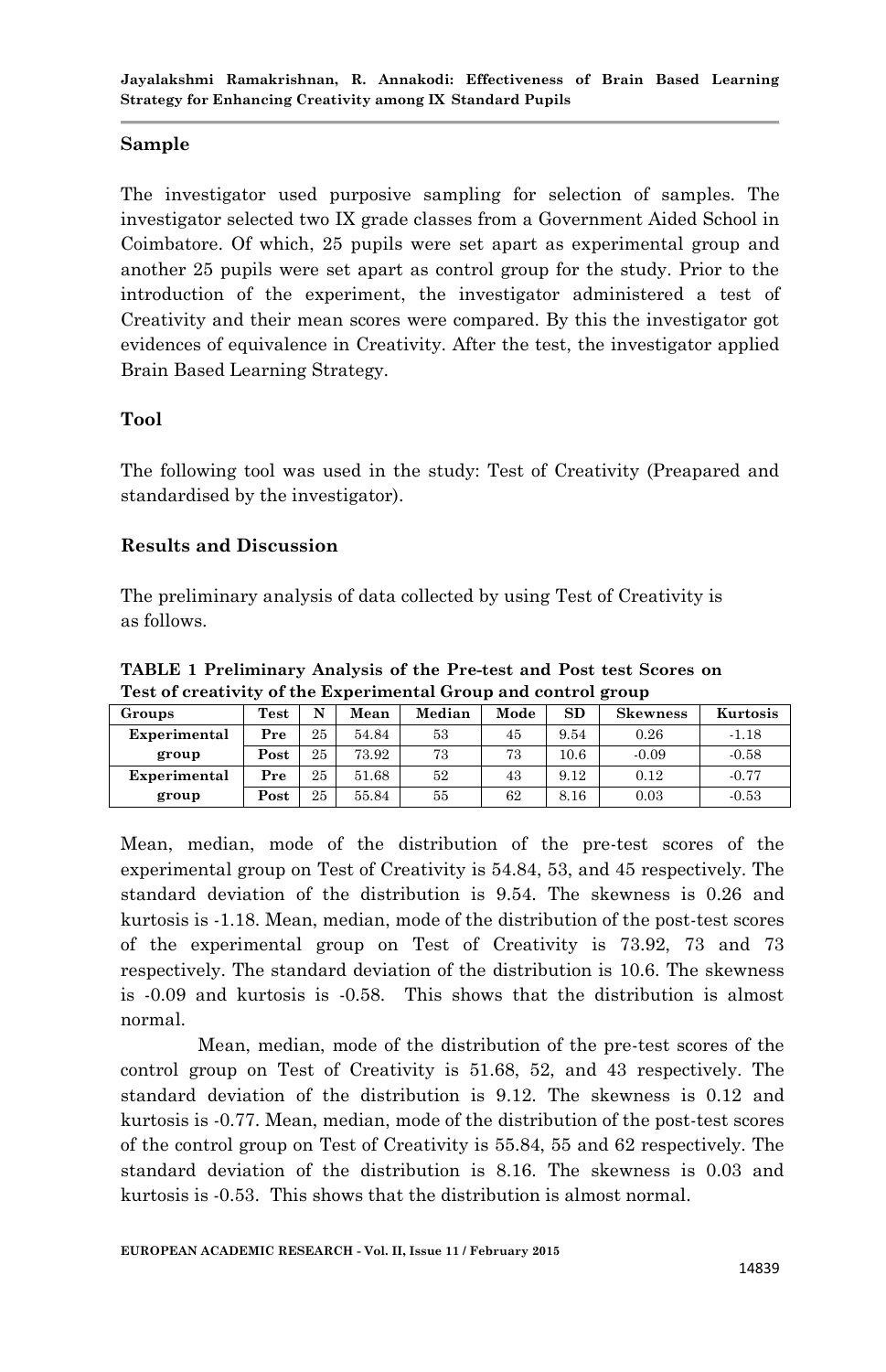# **Statistical Analysis with regard to Test of Creativity Comparison of mean pre tests scores of experimental and control group.**

Before starting the experiment a test of creativity was administered as pre test to both experimental and control groups. The scores obtained were compared and the data thus obtained were analyzed by computing the mean and standard deviation and subjected to test of significance of difference between the two means.

**TABLE: 1 Test of significance of the difference between mean pre test scores of the experimental and control group**

| Group              | N  | Mean  | SD   |                     |
|--------------------|----|-------|------|---------------------|
| Experimental group | 25 | 52.84 | 9.14 | 1.197 <sup>NS</sup> |
| Control group      | 25 | 49.6  | 9.12 |                     |

## **NS - Not Significant**

The table 1 reveals that the pre-test scores on creativity of the experimental group (M= 52.84) and that for control group (M= 49.6). The t-ratio obtained  $(t=1.197)$  which is less than the table value at 0.05 significance level. Hence it is not significant. This means that there is no significant difference between the pre test scores of experimental and control groups. Thus, proving the samples in the control group and experimental group are equal.

# **Comparison of mean post-test scores of experimental and control group.**

The investigator attempted to compare the post test scores of the experimental and control group on the creativity of IX standard students by implementing Brain Based Learning Strategy. The scores of post tests of the experimental and control group were analyzed by computing the mean and standard deviation and subjected to test the significance of difference between two means.

**TABLE: 2 Test of significance of difference between mean post test scores of the experimental group and control Group**

| Group                     |    | Mean  | $_{\rm SD}$ |         |
|---------------------------|----|-------|-------------|---------|
| <b>Experimental group</b> | 25 | 71.64 | 9.66        | $6.76*$ |
| Control group             | 25 | 54.68 | 7.32        |         |

**\* Significant at 0.05 level** 

The mean post-test scores on creativity for experimental group  $(M=71.64)$  and that for control group ( $M = 54.68$ ). The t-ratio obtained ( $t = 6.76$ ) which is greater than the table value. Hence it is significant at 0.05 level and the null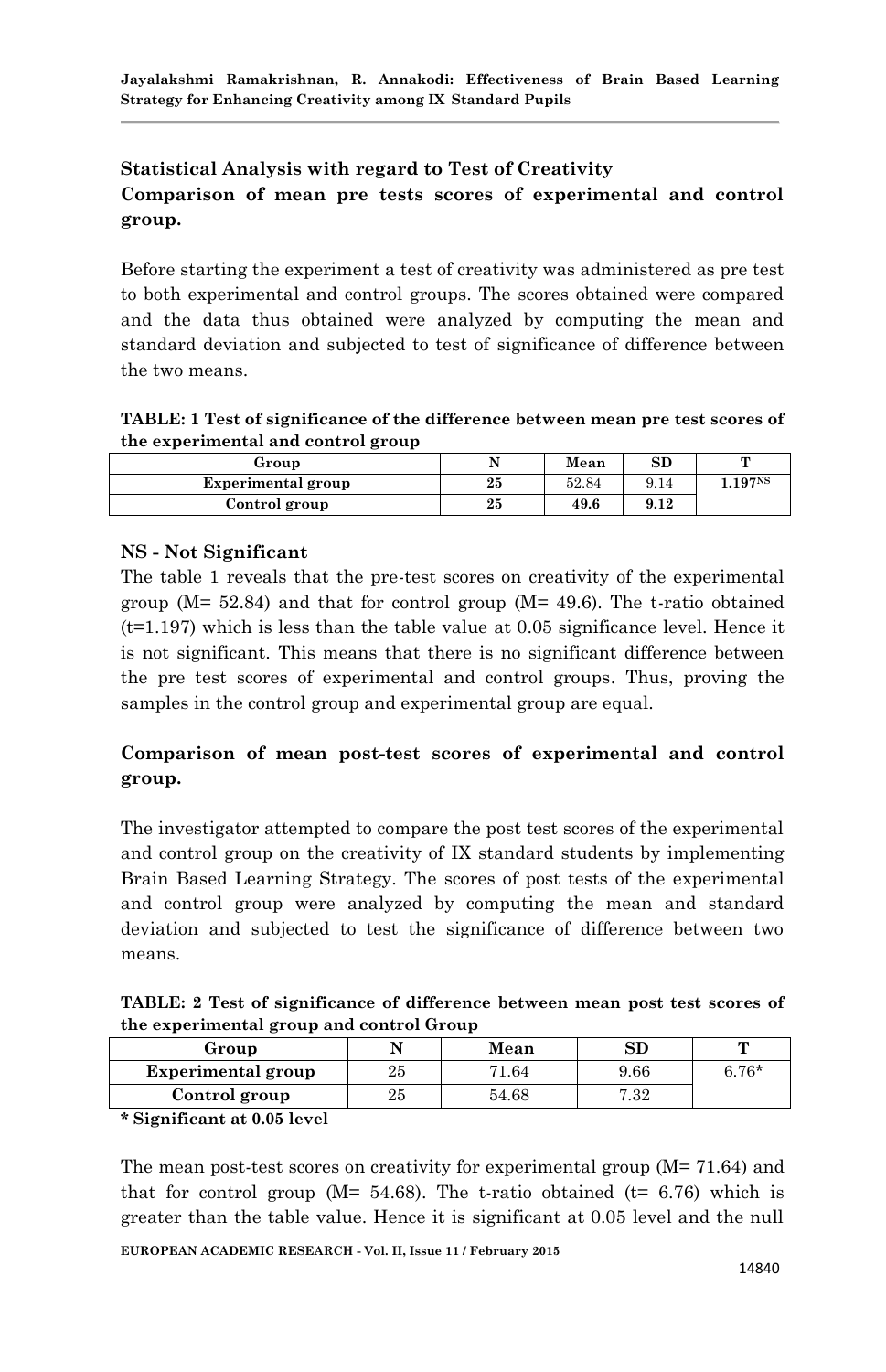hypothesis was rejected. The difference in the mean creativity scores indicates the effectiveness of the intervention. That means Brain Based Learning Strategy have a significant effect on creativity of IX standard students.

## **Comparison of pre test and post test scores of creativity of experimental and control group**

The investigator attempted to compare the pre test and post test scores of the experimental group and control group in order to find out the effectiveness of Brain Based Learning Strategy for enhancing creativity of IX standard students.

A pre test was administered before the treatment. Brain Based Learning Strategy was implemented in the experimental group. After the treatment a post test was administered. The scores of the pre test and post test were analyzed by computing the mean and standard deviation and subjected to test the significance of difference between the scores.

**TABLE: 3 Test of significance of the difference between mean pre test and post test scores of the experimental group**

| Group              | Pre-test |       |      | Post-test | 't' value |                    |
|--------------------|----------|-------|------|-----------|-----------|--------------------|
|                    | No.      | Mean  | S.D  | Mean      | S.D       |                    |
| Experimental group | 25       | 54.84 | 9.54 | 73.92     | $10.6\,$  | $6.69*$            |
| Control group      | 25       | 51.68 | 9.12 | 55.84     | 8.16      | 1.70 <sub>NS</sub> |

**\*Significant at 0.05 level NS -Not Significant**

The obtained 't' value is 6.69, which is greater than the table value at 0.05 significance level. This shows that there is significant difference between the mean scores of the pre test and post test of the experimental group in the creativity. Whereas in the control group the obtained 't' value is 1.70, which is less than the table value at 0.05 significance level. This shows that there is no significant difference between the mean scores of the pre test and post test of the control group in the creativity. That means Brain Based Learning Strategy have significant influence for enhancing creativity of IX standard students.

## **Comparison of mean post test scores of experimental group and control group with regard to gender**.

The investigator attempted to compare the post test scores of the boys and girls in the experimental group and control group.

**TABLE 4 Test of significance of difference between the post test scores of boys and girls in the experimental group and control group** 

| . .                | . . |             |    |       |       |                    |
|--------------------|-----|-------------|----|-------|-------|--------------------|
| Group              |     | Variable    | N  | Mean  | SD    | $\mathbf{r}$       |
| Experimental group |     | <b>Boys</b> | 12 | 69.83 | 9.67  | $1.96*$            |
|                    |     | Girls       | 13 | 77.69 | 10.29 |                    |
| Control group      |     | <b>Boys</b> | 12 | 52.83 | 6.82  | 1.88 <sup>NS</sup> |

**EUROPEAN ACADEMIC RESEARCH - Vol. II, Issue 11 / February 2015**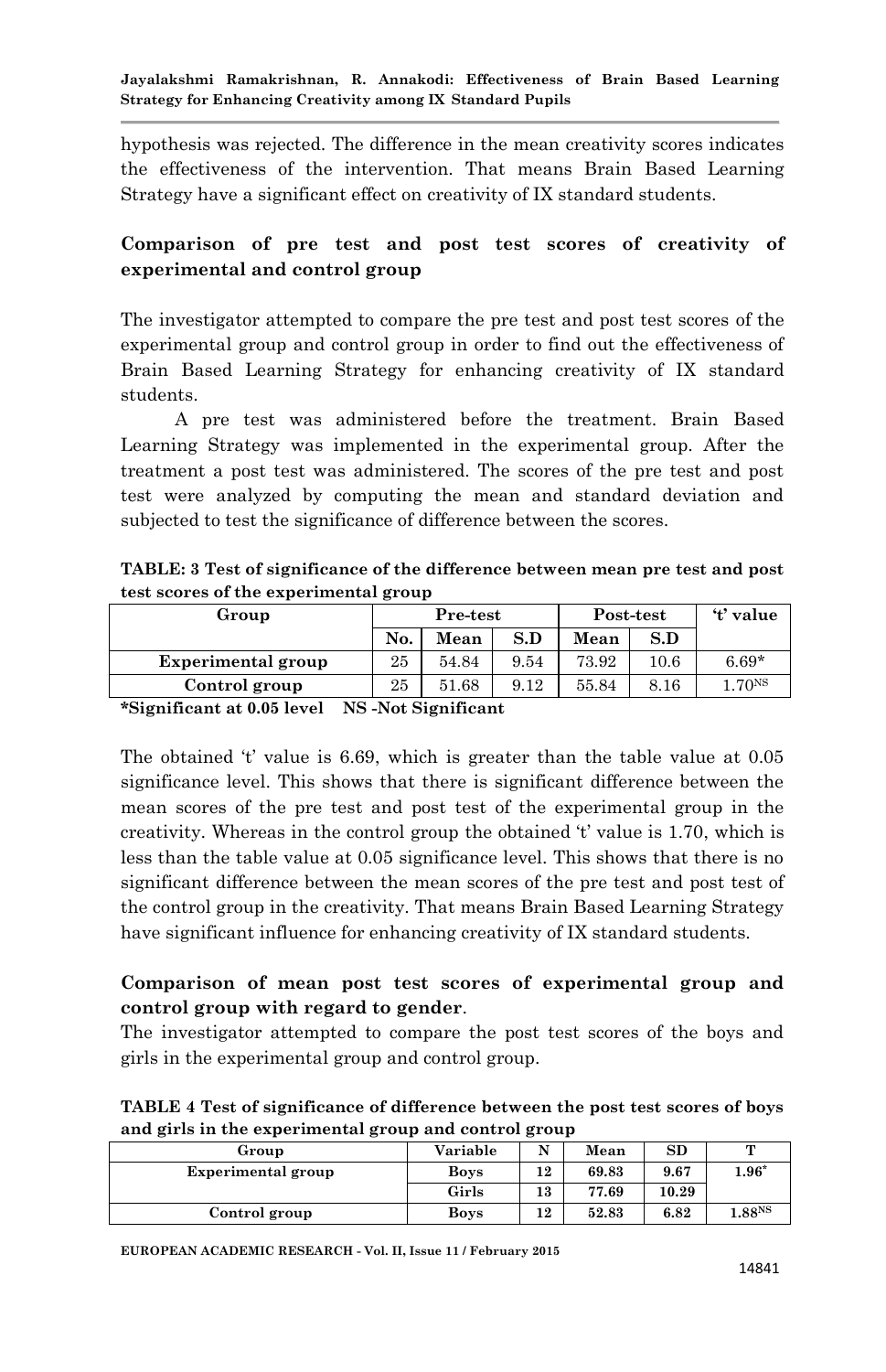**Jayalakshmi Ramakrishnan, R. Annakodi: Effectiveness of Brain Based Learning Strategy for Enhancing Creativity among IX Standard Pupils**

|                                               | Girls | 13 | 58.62 | 8.55 |  |
|-----------------------------------------------|-------|----|-------|------|--|
| *Significant at 0.05 level NS-Not Significant |       |    |       |      |  |

The calculated 't' value 1.96 is same as the table value at 0.05 significance level. That means there is significant difference between the mean post test scores of boys and girls in the experimental group. Whereas in the control group, the 't' value is 1.88 which is less than table value at 0.05 significance level. That means there is no significant difference between the mean post test scores of boys and girls in the control group.

#### **Major Findings of the Study**

The Data, the investigator collected using the Test of creativity revealed that Brain Based Learning Strategy has considerable effect upon the IX standard students.

- $\triangleright$  There is no significant difference in the pre test mean scores of the experimental and control group. That means the samples in the control group and experimental group are equal.
- $\triangleright$  There is great difference in the post test mean scores of the experimental and control group.
- $\triangleright$  There is significant difference between the mean scores of the pre test and post test of the experimental group in the creativity. Whereas in the control group no significant difference is noted between the mean scores of the pre test and post test.
- $\triangleright$  There is significant difference between the mean post test scores of boys and girls in the experimental group whereas no significant difference is noted between the mean post test scores of boys and girls in the experimental group and control group with regard to gender.

#### **Conclusion**

The creativity of the learners can be fostered by the development of right environment to be innovative and creative. For the success of teaching, the teachers have to be equipped with the innovative materials and strategies keeping in mind the physiology and the working of the brain cannot be denied.This research study suggestes a promising approach which can bring very constructive changes and creates brain friendly learners who can take up the challenges of the future generatio whereby the creativity is ensured making life more fun and interesting.

#### **REFERENCES**

Aparna, M., & Smita, P.(2014) Fostering Student Creativity Using Brain-Based Learning.

**EUROPEAN ACADEMIC RESEARCH - Vol. II, Issue 11 / February 2015**